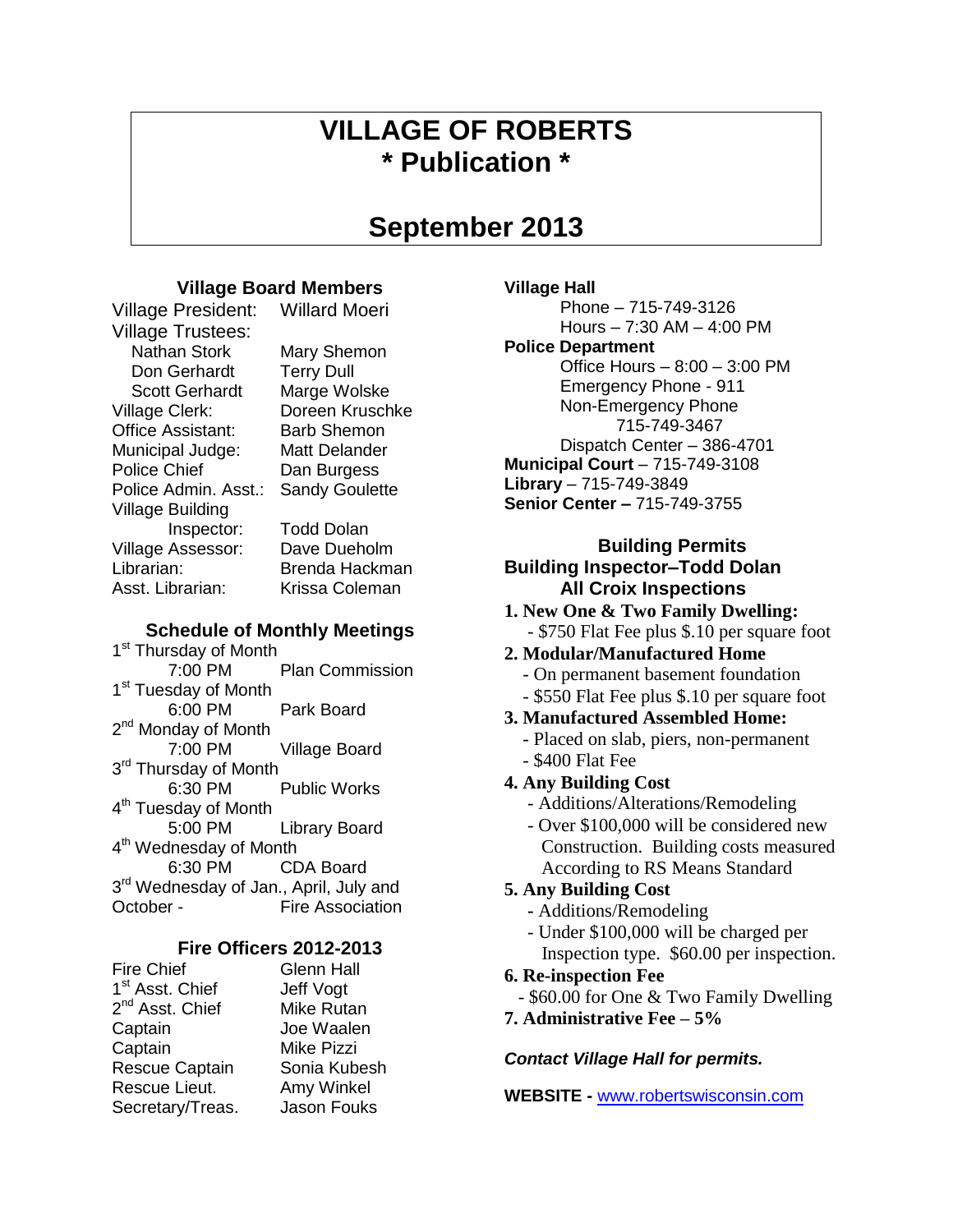### **ELEMENTARY SCHOOL REMINDER**

In the School Zone, please remember the speed limit is 15 MPH. Please remember to not drive in the bus loop from 7:00-9:00 AM and 2:45-3:45 PM when school is in session

#### **WINTER PARKING**

Winter Parking Ordinance starts November 1<sup>st</sup>. Remember that vehicles cannot be parked on any Village Street from 2:00AM -6:00AM from Nov1st to Mar 31<sup>st</sup> with the exception of Main St. that has no parking during winter months from 3:00AM-6:00AM.

#### **PARK BUILDING**

Are you planning a graduation, wedding, special event or just a party? Check out the Village Park Building. There is a wonderful serving area available.

We are now reserving the pavilions – large or small. There is no charge to just reserve the pavilion. If you are interested in the serving area, there is a charge of \$50. If interested call the Village Clerk at 749-3126.

#### **FIRE DEPARTMENT REMINDERS**

They would like to remind residents on November 2<sup>nd</sup> when you change your clocks to change your batteries in your smoke and carbon monoxide alarms. Once you have changed the batteries, be sure to test your alarms. This simple act will cut the risk of dying in a home fire nearly in half.

Please remember to have your address numbers visible from the street to ensure that emergency vehicles can locate your address if the need arises.

#### **LAWN/BRUSH/LEAF PICKUP**

The compost site is open on Wednesday's 5:00-8:00 PM and Saturday's 8:00-11:00 AM. You may take your own lawn clippings, leaves and brush during these hours.

For those that want their lawn clippings and leaves picked up, BioBag Lawn & Leaf Bags are a full 33 gallon capacity. We recommend bagging on Saturday or Sunday for pickup on Monday. The bags are for sale at the Village Hall and Roberts Grocery. Cost for the bags is as follows: \$1.00 per bag, \$4.00 for 5 bags or \$7.50 per roll (10 bags).

#### **BRUSH**

The Village will pick up brush on Monday of each week. This service is not meant for total tree removal. The service is for the minor tree/shrub trimming or limbs that may have fallen in a wind storm. **Please** place the branches at your curb with the **cut end** towards the curb.

### **BURNING WITHIN THE VILLAGE LIMITS CURRENTLY UNDER BURNING BAN!**

Burning is not allowed in the Village unless you have a burning permit. Permits are issued by the Village Clerk.

Call the Fire Chief at 749-3425 to have your burning site approved. If the site is approved, he will notify the Clerk and then she will issue the permit. Remember to renew your burning permits.

### **SENIOR CENTER**

The Roberts Senior Dining Site is open two days a week. Meals are served on Monday and Wednesday. The Senior Center has many activities planned. Contact 749-3755 for more information.

#### **MUNICIPAL COURT DATES**

The Court is open to the public and starts at 6:00 PM. Dates are:

| October 25  | February 27 |
|-------------|-------------|
| December 13 | March 27    |
| January 24  | April 24    |
| February 28 | March 28    |

### **VILLAGE OF ROBERTS MUNICIPAL CODE OF ORDINANCES**

The Village Ordinances are available online. Check it out at – [www.municode.com.](http://www.municode.com/) All you need to do is fill in the state and find Roberts, Wisconsin from the list.

### **ELECTRONIC RECYCLING**

The Electronic Recycling is available for drop off at the Wastewater Treatment Plant. **Computer Monitors and TV's are not acceptable**. The site is open on Wednesday's 5:00-8:00 PM and Saturday's 8:00-11:00 AM. Contact the Village Hall for a list of acceptable items.

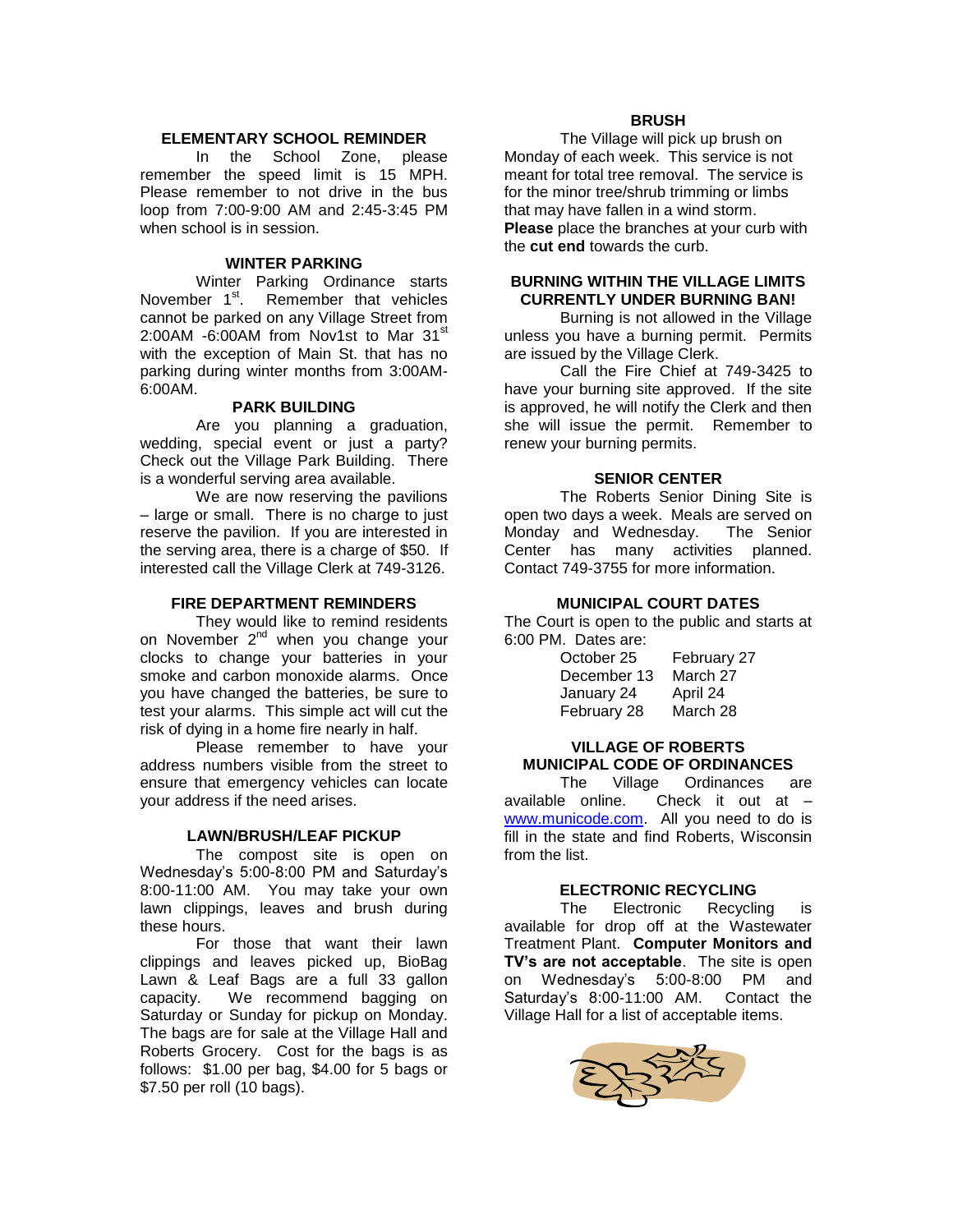### **HAZEL MACKIN LIBRARY FALL HIGHLIGHTS**

This summer was a record breaking summer for the number of children (385) and adults (189) that registered for our "2013 Dig Into Reading Summer Reading Program". We also set a Total Circulation ALL-TIME record in the library's history of 15,577 items checked out, in, renewed and holds placed!! Great JOB!! Can't wait until next summer!! Keep reading! :)

With the change of season, we start back on our regular Preschool Story Times on Mondays and Wednesdays from 10:30-11:15 a.m. Family Story Times will be implemented during the month on varying Tuesday evenings from 6:30- 7 p.m. Tween and Teen Book Clubs will also meet monthly to discuss book selections and of course, there will be food! Lego Club meets monthly for ages 5 and up on varying Saturday mornings to build themed projects and share creations.

We have many programs geared also for adult audiences such as author visits, craft nights, book clubs, etc. We are on Facebook so please "Like" our page and watch for our new website which is being redone to help you keep up with our events. Stop by the library to pick up our monthly calendar of events and let us know if you would like to receive our newsletters via email by emailing us at hmcl@robertspubliclibrary.org.

### **Parking Lot Expansion-100 to \$100 (Individuals & Families)**

You may have noticed the empty lot behind the library…….the Village of Roberts has purchased the lot and the library is buying it from them for an expanded parking lot. The library has a ten year loan to pay off the lot.

The library is starting a fundraising campaign to raise the money to pay off the lot and then to pave the lot down the road. If your family would like to donate \$100 towards the parking lot expansion then your name/names will go on a plaque. The money needs to be turned in by October 31, 2013. One can donate the entire amount (or more) or make payments. If we get 100 people to donate a \$100 it will pay for one more year of payments to pay the loan off. Thank you for all your support in helping the library continue to grow!!